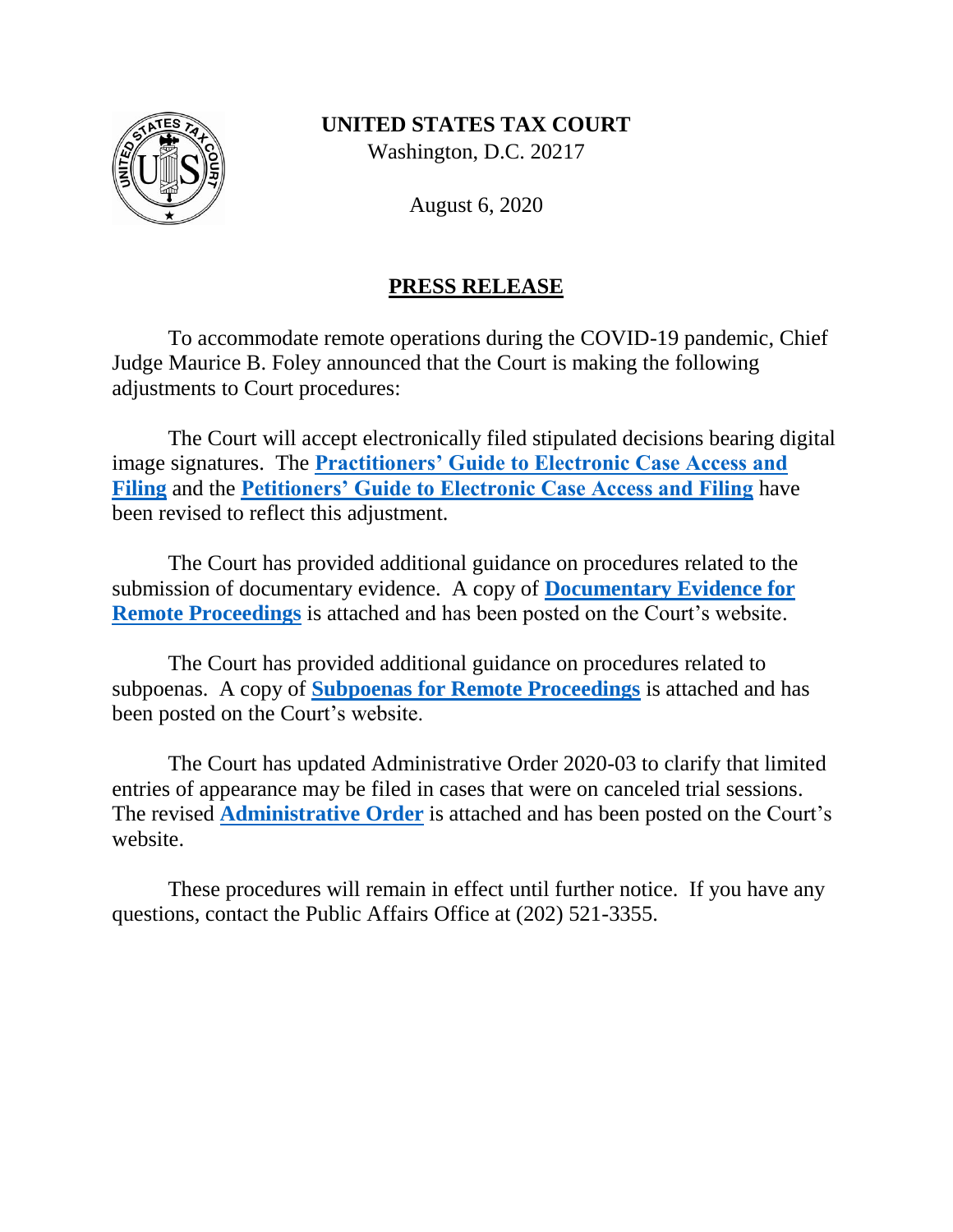

Washington, D.C. 20217

# **DOCUMENTARY EVIDENCE FOR REMOTE PROCEEDINGS**

Documentary evidence that is provided during a U.S. Tax Court proceeding is referred to as an "exhibit."

## **Stipulation of Facts**

To narrow the issues for trial, the Court requires petitioners and IRS representatives to meet before trial and agree (stipulate) to facts and documents not in dispute. The parties must prepare a Stipulation of Facts with all stipulated (agreed) documents attached as exhibits, numbered sequentially, starting with 1-J (indicating joint submission by petitioner(s) and respondent). The Stipulation of Facts must be filed no later than 14 days before the first day of the trial session and should be submitted electronically (e-Filed).

Some of the things that the parties should be able to agree to are:

- 1. a copy of the relevant tax return(s);
- 2. a copy of the relevant IRS notice(s);
- 3. copies of agreements or contracts (if any) relating to the items in dispute; and
- 4. copies of receipts, proof of payments, or invoices (if any) relating to the items in dispute.

## **Proposed Trial Exhibits**

Parties must mark disputed documents or materials that are expected to be presented at trial (except impeachment documents or materials) with an exhibit number. These disputed documents must be filed, preferably electronically, as Proposed Trial Exhibits. The Court may refuse to receive in evidence any document or material that is not filed as a Proposed Trial Exhibit no later than 14 days before the first day of the trial session.

Proposed Trial Exhibits should be sequentially numbered, and include a "P" for petitioner(s)' proposed exhibits and "R" for respondent's proposed exhibits. The parties can file these Proposed Trial Exhibits as one document or as separate documents. They should coordinate sequential numbering, if possible, following the last numbered joint exhibit (e.g., 24-J, 25-P, 26-P, 27-R, 28-R, etc.). Alternatively, if the parties cannot coordinate numbering, petitioner(s) should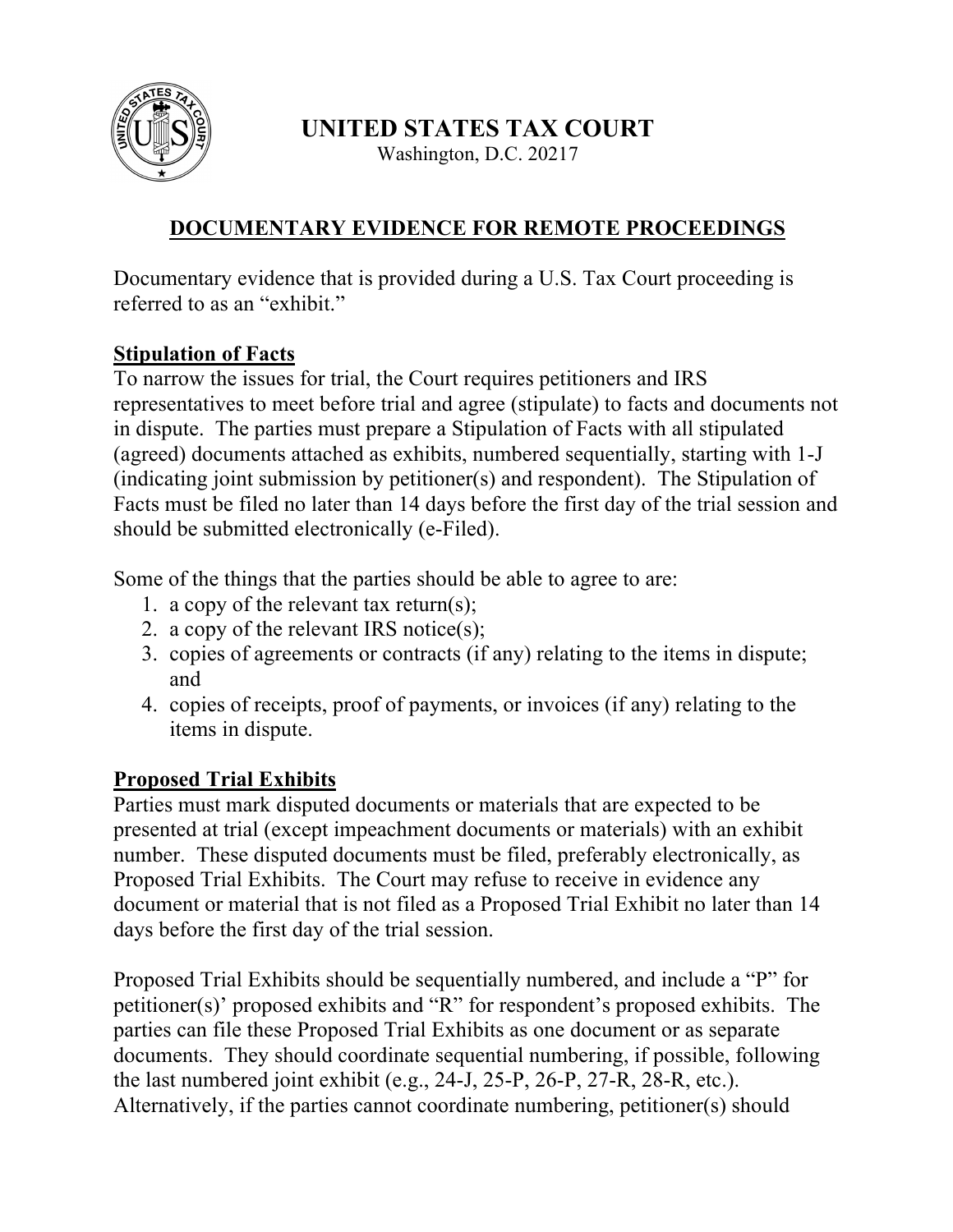number Proposed Trial Exhibits sequentially starting with 500-P and respondent should number Proposed Trial Exhibits starting with 1,000-R.

# **Exhibits During Hearing or Trial**

During a hearing or trial, the Judge may permit submission of additional exhibits not previously submitted, including exhibits used for the purpose of impeachment or to refresh the memory of a witness. The Judge will provide direction about how to submit the exhibit electronically during the proceeding. If you are registered for eAccess, you should have your log-in information available so that you are prepared to eFile the document if the Judge directs you to do so. The Judge may also ask for you to submit the document electronically through email or another electronic transmission method, and may ask for you to share your screen to display the document during the proceeding.

## **Format and File Size**

- Documents should be submitted in PDF format.
- Each document should have a file size no larger than 50 MB.
- If the document exceeds 500 pages, file multiple documents (i.e., Proposed Trial Exhibits Part I, Proposed Trial Exhibits Part II, etc.).
- Pages within each exhibit should include the exhibit number and should be uniquely numbered for the Court and parties to identify specific pages within documents easily.

*Effective August 6, 2020*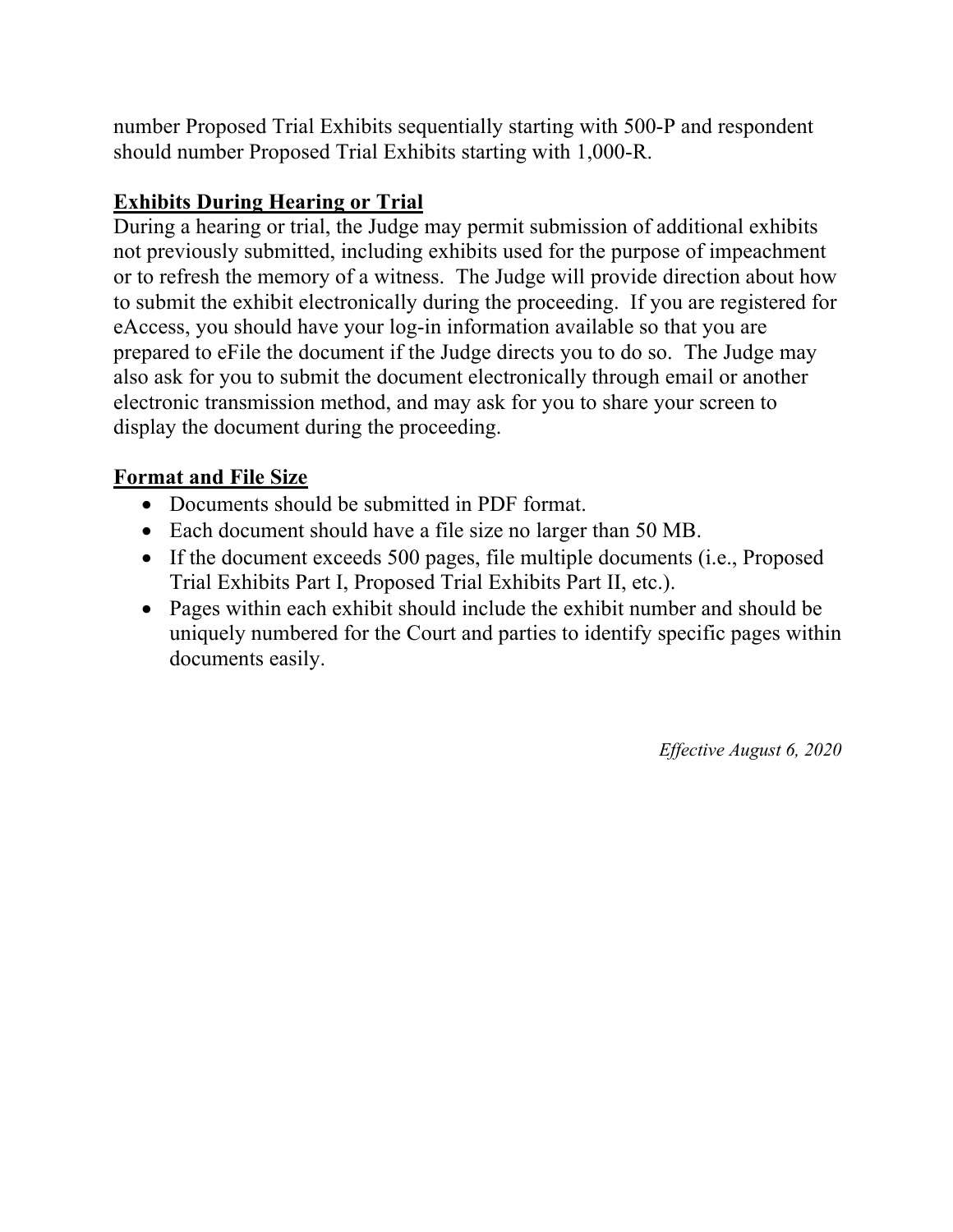

Washington, D.C. 20217

## **SUBPOENAS FOR REMOTE PROCEEDINGS**

#### Subpoena for a Witness to Appear at Trial

For remote trial sessions, a Tax Court litigant serving a subpoena on a third party to appear at trial as a witness must list the trial session's Zoomgov information as the location for the witness to appear remotely. If the Court provides revised Zoomgov information for the trial, the Tax Court litigant must provide the updated information for the witness to appear remotely.

Subpoena for Production of Documents from a Third Party

- If a Tax Court litigant needs to obtain documents from a third party (e.g., an individual or a company representative) for use in a case set for trial, the litigant should, **no later than 45 days before the trial session**, file a Motion for Document Subpoena Hearing. The filing party should indicate whether there is any objection to the motion.
- The judge may conduct a conference call or video conference with the litigants to discuss the responsiveness of the third party.
- If the motion is granted, the judge will issue an order setting the case for a remote hearing and issue a notice of remote proceeding. The hearing date will be **approximately two weeks before the first day of the trial session**.
- After the order is issued, the litigant should immediately serve the subpoena for documents on the third party, listing the hearing date, the Zoomgov information for the hearing, and the requestor's address.
- If the case is already set for hearing on a date before the first day of the trial session, the litigant does not need to file a Motion for Document Subpoena Hearing and may issue subpoenas for documents following the procedures outlined here. Litigants should issue subpoenas early in the process to provide the third party an appropriate opportunity to comply, and to permit the litigants to obtain the information in time to adhere to the Court's Standing Pretrial Order deadlines.
- If, before the hearing date, the third party voluntarily complies with the subpoena by delivering the documents to the requestor litigant in an agreed upon manner, the litigant should file a status report informing the judge. The judge will issue an order canceling the hearing.
- The Tax Court litigants and any third party representatives should appear at the hearing remotely using the Zoomgov information contained in the notice that is issued with the hearing scheduling order.
- If the third party elects to present the relevant documents electronically on the day of the hearing, the documents must be saved in PDF format, with a maximum file size for each document of 50 MB. When the third party appears at the Zoomgov hearing, the trial clerk will coordinate electronic delivery of the documents.
- If the third party wants to present the relevant documents on the day of the hearing in a manner other than described above, this will be addressed at the scheduled hearing.
- Any objection or motion to quash subpoena may be addressed by the judge at the hearing and the judge may schedule a further hearing to address the relevant issues.
- Failure of the third party, without adequate excuse, to obey a subpoena may be deemed a contempt of court.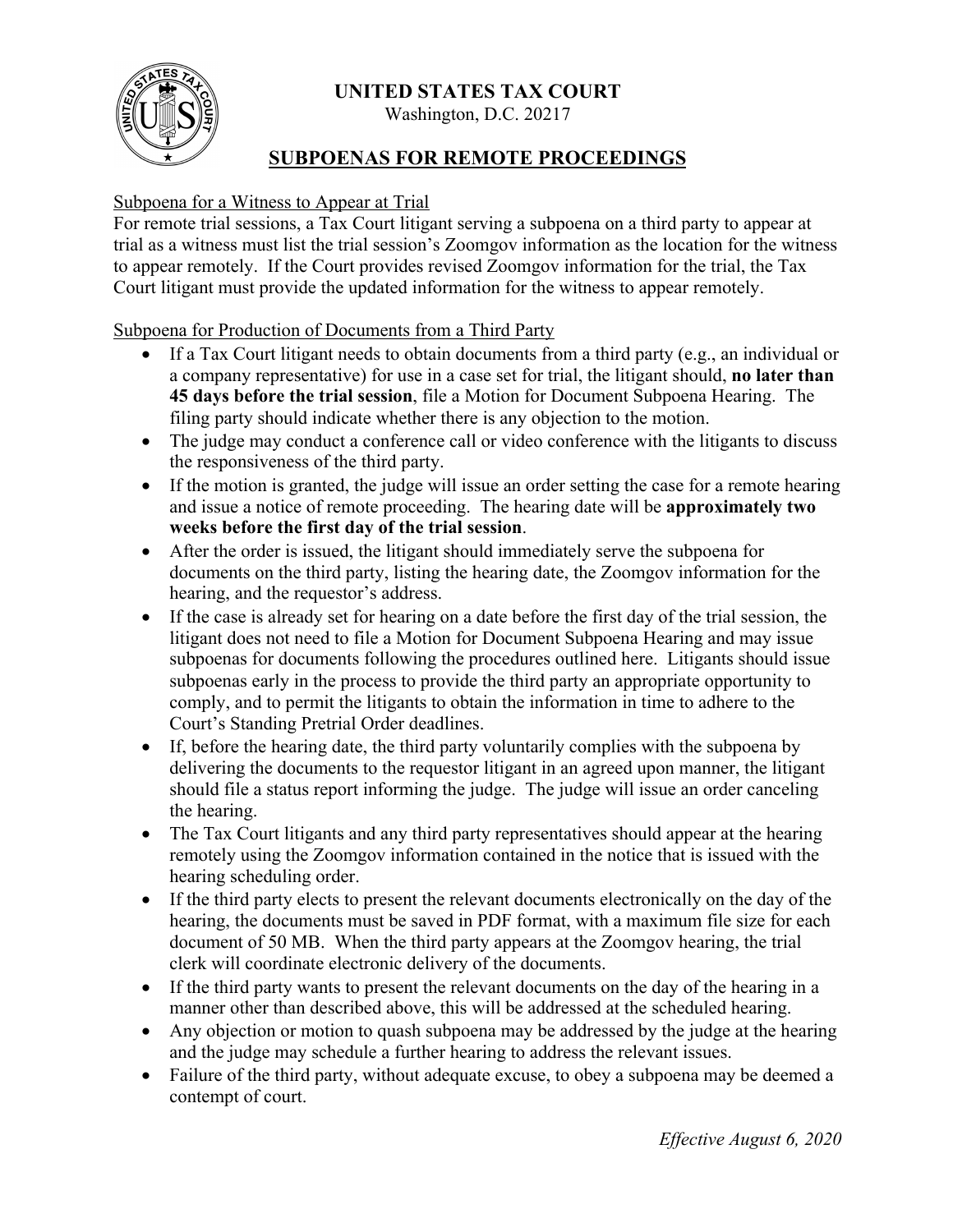

Washington, D.C. 20217

May 29, 2020 Revised June 19, 2020

## **Administrative Order No. 2020-03** 1

## Subject: Limited Entry of Appearance Procedures, Effective June 1, 2020

## I. Background

 $\overline{a}$ 

The mission of the United States Tax Court is to provide a national forum for the expeditious resolution of disputes between taxpayers and the Internal Revenue Service; for careful consideration of the merits of each case; and to ensure a uniform interpretation of the Internal Revenue Code.

A petitioner's counsel enters an appearance by subscribing the Petition (or other initial pleading) or by filing an Entry of Appearance or Substitution of Counsel. Rule 24, Tax Court Rules of Practice and Procedure. The counsel's representation is effective until resolution of the case or the Court's granting counsel's Motion to Withdraw as Counsel in accordance with Rule 24(c), Tax Court Rules of Practice and Procedure. The Rule specifically provides that the Court may, in its discretion, deny such Motion to Withdraw as Counsel.

Limited representation is permitted by Rule 1.2(c), Model Rules of Professional Conduct of the American Bar Association (ABA). Rule 201(a), Tax Court Rules of Practice and Procedure, provides that practitioners before the Court shall carry on their practice in accordance with the letter and spirit of the Model Rules. Limited representation constitutes an attorney-client relationship in which, by advance agreement of counsel and petitioner, the legal services provided by counsel to petitioner are limited in scope and duration to less than full representation.

<sup>&</sup>lt;sup>1</sup> Administrative Order 2020-03, issued May 29, 2020, superseded Administrative Order 2019-01, issued May 10, 2019. In 2019, the Court adopted procedures to permit admitted practitioners in good standing to enter a limited appearance, effective at the beginning of the 2019 Fall Term. On May 29, 2020, the Court adopted revised Limited Entry of Appearance (LEA) procedures to facilitate remote proceedings, effective June 1, 2020. On June 19, 2020, the Court adopted further revisions to the LEA procedures. This revised Administrative Order reflects the further revised procedures.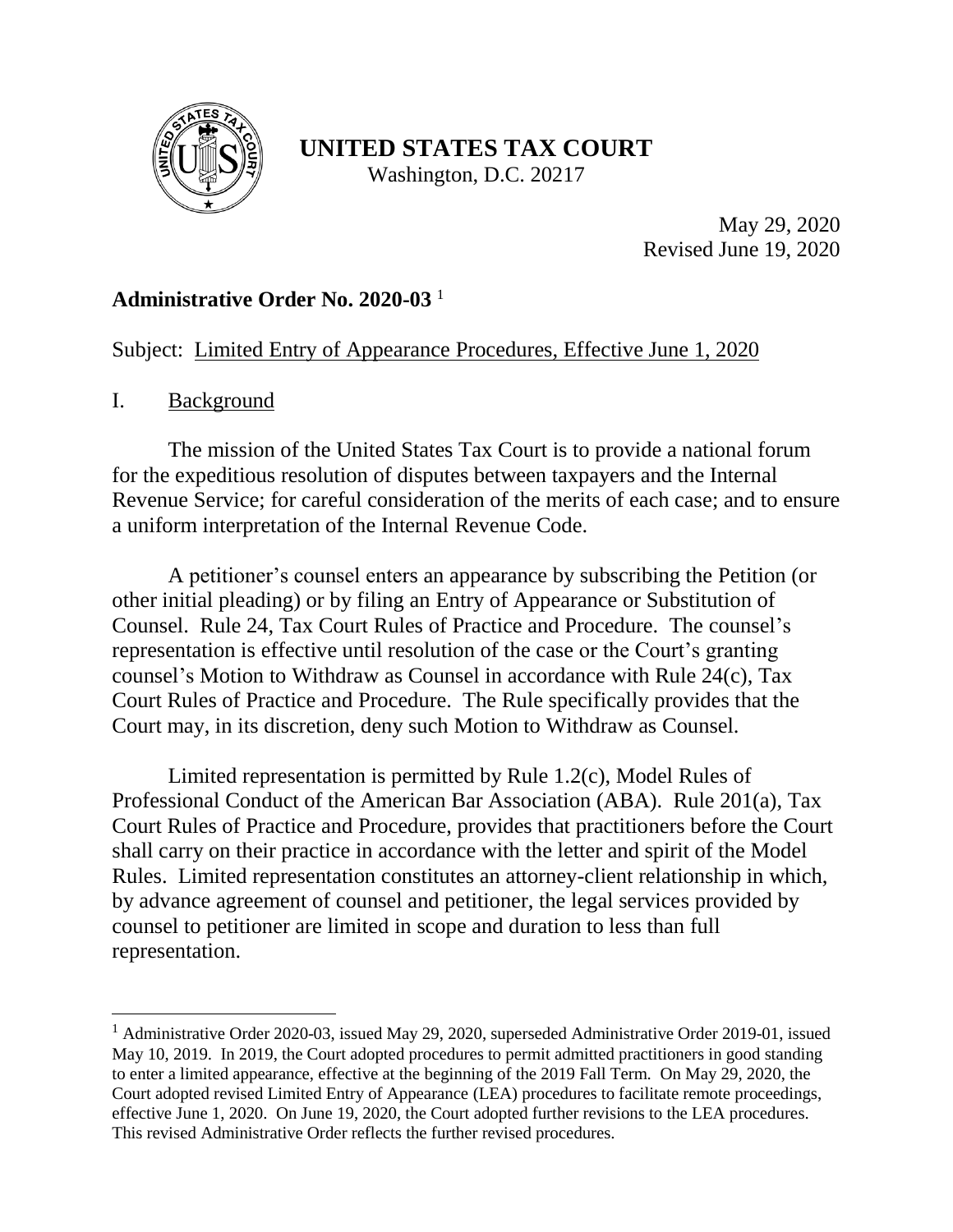## II. Limited Entry of Appearance Procedures

In accordance with Rule 201(a), Tax Court Rules of Practice and Procedure, and Rule 1.2(c), ABA Model Rules of Professional Conduct, practitioners admitted to practice and in good standing with the Court may, subject to the provisions contained herein, file a **[Limited Entry of Appearance](https://www.ustaxcourt.gov/forms/Limited_Entry_of_Appearance.pdf)** in the form attached to this Administrative Order. The form is also available on the Court's website.

A practitioner admitted to practice, in good standing, and with informed consent by petitioner(s) may limit an appearance to a specific date or activity listed on the Limited Entry of Appearance form. The Limited Entry of Appearance form must (1) be executed by the practitioner, (2) be consented to by petitioner(s), and (3) be filed electronically (unless counsel is otherwise exempt from eFiling).<sup>2</sup>

## **A Limited Entry of Appearance may not be filed in a case before the Court's issuance of the Notice Setting Case for Trial or after the adjournment of the Trial Session on which the case is set for trial. A Limited Entry of Appearance may, however, be filed with respect to cases for those trial sessions that were canceled due to COVID-19.**

A practitioner's limited appearance will end after the filing of the required **[Notice of Completion](https://www.ustaxcourt.gov/forms/Notice_of_Completion_LEA.pdf)** in the form attached to this Administrative Order. The form is also available on the Court's website. The Notice of Completion must be served on all parties.

A practitioner may not, without Court approval, terminate a limited appearance in a case at a date earlier than that indicated in a previously filed Limited Entry of Appearance. To seek early termination of a limited appearance, a practitioner must file a Motion to Withdraw as Counsel. The Judge retains the same power that he/she would have with a standard entry of appearance in deciding whether to (a) grant a Motion to Withdraw as Counsel from a limited appearance and/or (b) to terminate a practitioner's appearance earlier than that described in the Limited Entry of Appearance.

Service of notices or documents on a practitioner who has filed a Limited Entry of Appearance (1) is required only during the time the Limited Entry of

 $\overline{a}$ 

<sup>&</sup>lt;sup>2</sup> If counsel is exempt from eFiling, the Limited Entry of Appearance form must be accompanied by a certificate of service when filed with the Court.